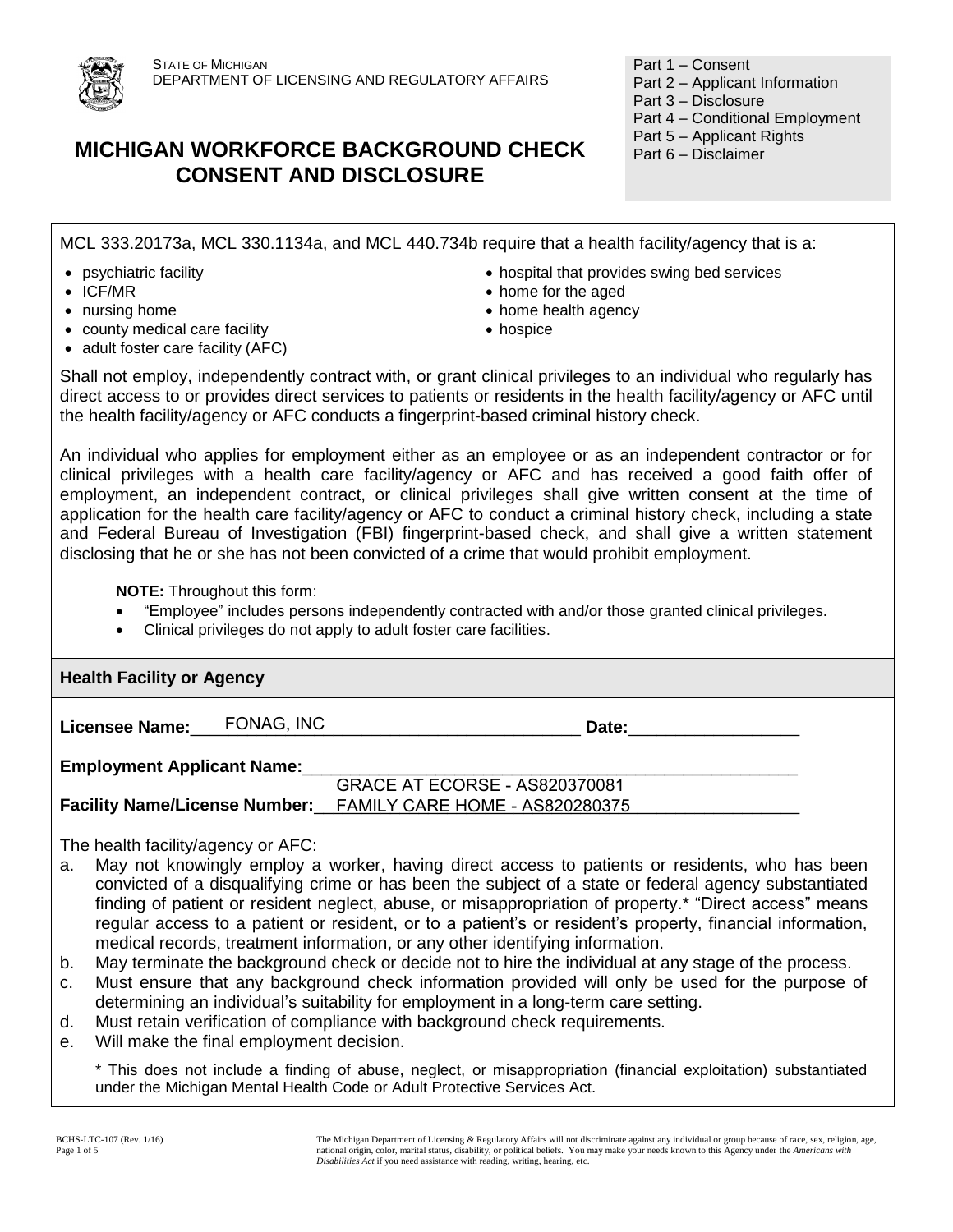### **Part 1 – Consent to Conduct Background and Criminal Record Checks**

As a condition of being considered for employment:

- a. I hereby consent to and authorize the health facility/agency or AFC to conduct a background check that includes a search of state and federal abuse and neglect registries and databases, in addition to a fingerprint-based search of state and federal criminal history records. I understand that this consent extends to the release and sharing of such information with the Michigan Departments of Licensing and Regulatory Affairs and State Police.
- b. I further understand the Michigan State Police (MSP) and the Federal Bureau of Investigation (FBI) may also retain the submitted information and fingerprints as permitted by the Federal Privacy Act of 1974 (5 USC § 552a(b)) for routine uses beyond the principal purpose listed above. Routine uses include, but are not limited to, disclosures to: governmental authorities responsible for civil or criminal law enforcement, counterintelligence, national security, or public safety.
- c. I hereby authorize the release of any relevant information to the health facility/agency or AFC to be used to conduct the background check as required under MCL 333.20173a, MCL 330.1134a, and MCL 440.734b.
- d. I understand, except for a knowing or intentional release of false information, the health facility/agency or AFC has no liability in connection with a background check conducted under MCL 333.20173a, MCL 330.1134a, and MCL 440.734b or the release of criminal history record information for the purposes of making an employment decision.
- e. I understand that the health facility/agency or AFC will make the final employment determination. I also understand that the health facility/agency or AFC may terminate the background check or decide not to hire me at any stage of the process.
- f. I understand that the health facility/agency or AFC, in denying employment to an applicant, and reasonably relying on information obtained through a background check, is provided immunity from any action brought by an applicant due to the employment decision.

\_\_\_\_\_\_\_\_\_\_\_\_\_\_\_\_\_\_\_\_\_\_\_\_\_\_\_\_\_\_\_\_\_\_\_\_\_\_\_\_\_\_ \_\_\_\_\_\_\_\_\_\_\_\_\_\_\_\_\_\_\_\_\_\_\_\_\_\_\_\_\_\_\_\_\_\_

g. I agree to provide the information necessary to conduct a criminal background check.

Signature of Applicant Date **Date**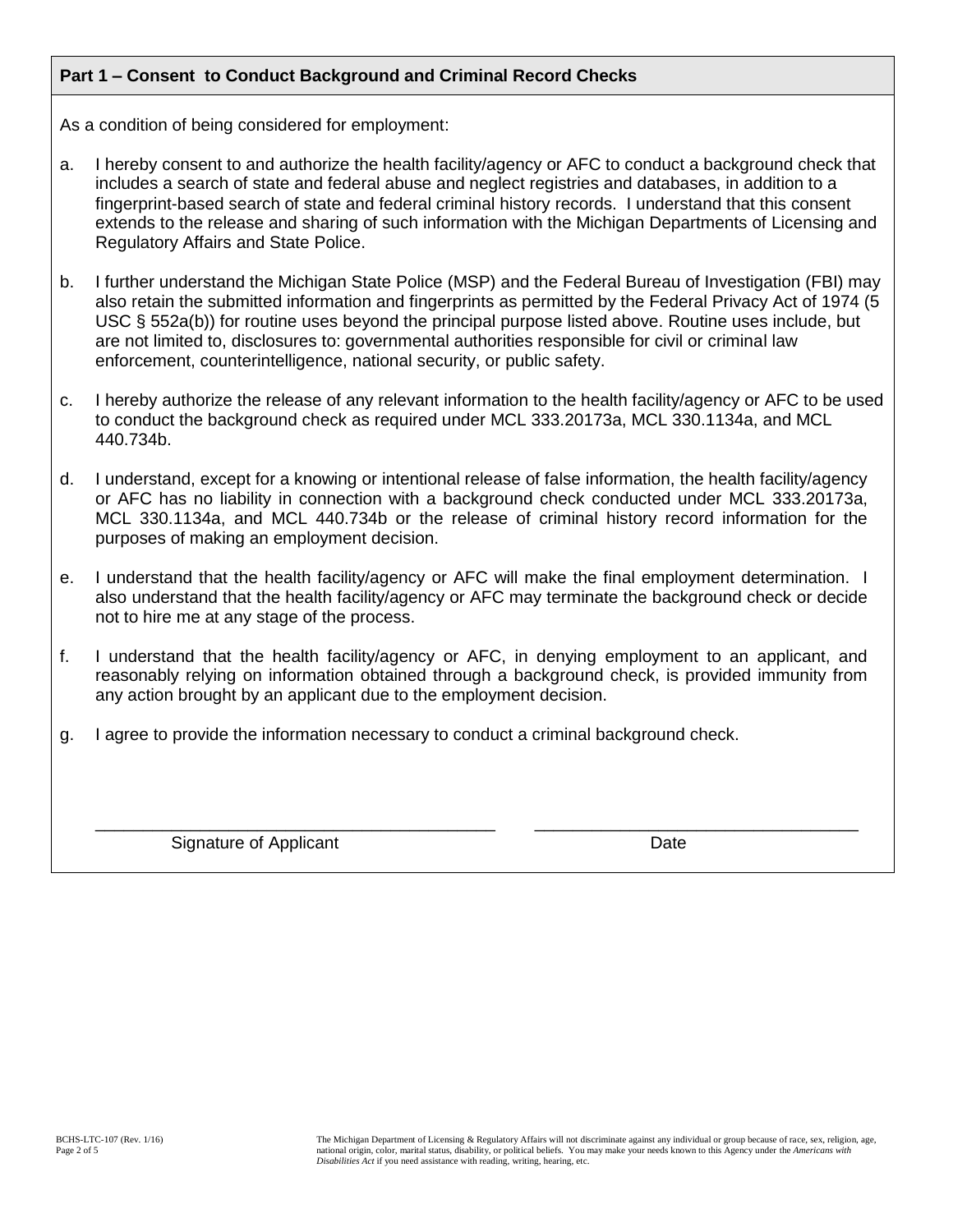### **Part 2 – This employment applicant information is required to process a complete and accurate criminal record check.**

#### **EMPLOYEE PERSONAL INFORMATION**

| First Name:                                                                                                        |  |  |  |  |  |  |
|--------------------------------------------------------------------------------------------------------------------|--|--|--|--|--|--|
| Middle Name:                                                                                                       |  |  |  |  |  |  |
| Last Name:<br>Suffix:                                                                                              |  |  |  |  |  |  |
|                                                                                                                    |  |  |  |  |  |  |
| OTHER NAME (S) USED (MAIDEN NAME, ALIAS)                                                                           |  |  |  |  |  |  |
| First Name:                                                                                                        |  |  |  |  |  |  |
| Middle Name:                                                                                                       |  |  |  |  |  |  |
| Last Name:<br>Suffix:                                                                                              |  |  |  |  |  |  |
| Date of Birth:<br>Country of Citizenship:                                                                          |  |  |  |  |  |  |
| Place of Birth (City, State/Province):                                                                             |  |  |  |  |  |  |
| Hair Color:<br>Weight:<br>Eye Color<br>Gender: $\Box$ Female $\Box$ Male<br>Height:                                |  |  |  |  |  |  |
| $\square$ Black<br>□ Hispanic<br>□ Native American<br>□ Pacific Islander<br>□ White<br>Race: □ Asian<br>$\Box$ All |  |  |  |  |  |  |
| <b>Social Security Number:</b>                                                                                     |  |  |  |  |  |  |
|                                                                                                                    |  |  |  |  |  |  |
| <b>ADDRESS</b><br><b>Street Address:</b>                                                                           |  |  |  |  |  |  |
|                                                                                                                    |  |  |  |  |  |  |
| City:<br>State:<br>Zip Code:<br>County:                                                                            |  |  |  |  |  |  |
| Phone Number:                                                                                                      |  |  |  |  |  |  |
| <b>Conditional Hire Date:</b><br>Job Title:                                                                        |  |  |  |  |  |  |
| <b>RESIDENCY</b>                                                                                                   |  |  |  |  |  |  |
| Driver's License or State/Canadian ID Number:<br>License/ID Number<br>State/Prov.                                  |  |  |  |  |  |  |
| Has this employment applicant resided in Michigan continuously for the past 12 months?                             |  |  |  |  |  |  |
| □ YES<br>$\Box$ NO                                                                                                 |  |  |  |  |  |  |
| PROFESSIONAL LICENSE(S) /CERTIFICATION(S)                                                                          |  |  |  |  |  |  |
| License/Certification Number:<br>1.                                                                                |  |  |  |  |  |  |
| License/Certification Number:<br>2.                                                                                |  |  |  |  |  |  |
| License/Certification Number:<br>3.                                                                                |  |  |  |  |  |  |

The Michigan Department of Licensing & Regulatory Affairs will not discriminate against any individual or group because of race, sex, religion, age, and the discussion and religion, age, and the about the about the about t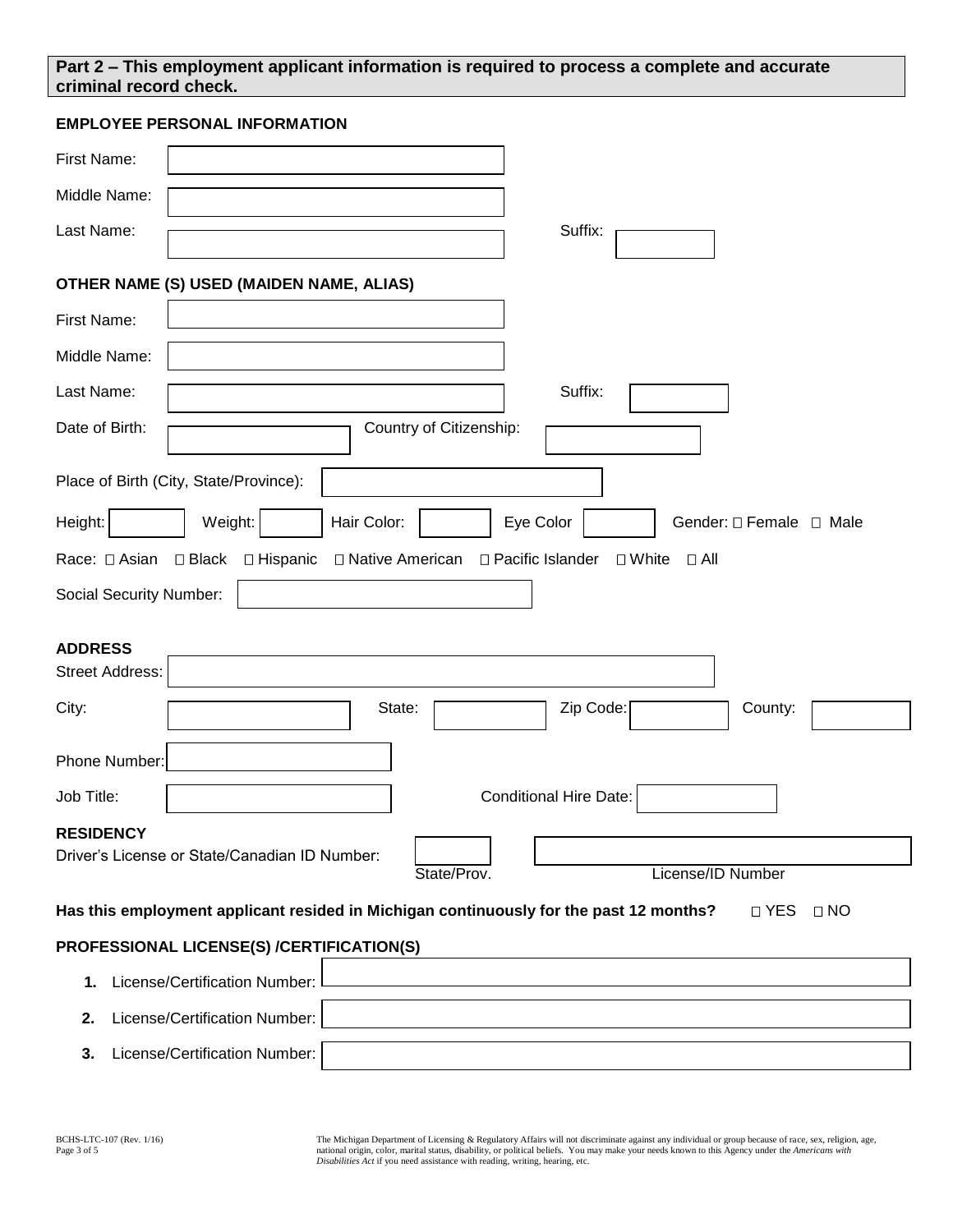### **Part 3 – Employment Applicant Disclosure Statements**

The following convictions and/or findings may disqualify you from working in a long-term care facility/agency or AFC. "Conviction" includes any plea of guilty or nolo contendere (no contest), which may include cases that resulted in a deferred sentence or delayed sentence.

- **a. Relevant Crime Described under 42 USC 1320a-7 –** The crimes include patient abuse, health care fraud, and any crimes related to the unlawful manufacture, distribution, prescription, or dispensing of a controlled substance.
- **b. Felony** Any felony, or an attempt or conspiracy to commit any felony.
- **c. Misdemeanor** Any state or federal crime that is substantially similar to the misdemeanors described below:
	- Any misdemeanor involving the use of a firearm or dangerous weapon with the intent to injure, the use of a firearm or dangerous weapon that results in a personal injury, or a misdemeanor involving the use of force or violence or the threat of the use of force or violence.
	- Any misdemeanor for assault if there was no use of a firearm or dangerous weapon and no intent to commit murder or inflict great bodily injury.
	- Any misdemeanor involving criminal sexual conduct.
	- Any misdemeanor involving abuse or neglect, torture, or cruelty.
	- Any misdemeanor involving home invasion.
	- Any misdemeanor involving embezzlement, larceny, fraud, theft or second or third degree retail fraud.
	- Any misdemeanor involving negligent homicide.
	- Any misdemeanor involving the possession, use or delivery of a controlled substance.
	- Any misdemeanor involving the creation, delivery, or possession with intent to manufacture or deliver a controlled substance.

## **d. Any finding of Not Guilty by Reason of Insanity**

### **e. A substantiated finding of patient or resident neglect, abuse, or misappropriation of property resulting from an investigation conducted in accordance with 42 USC 1395i or 1396r**

Listed below are all offenses that I have been convicted of, including all terms and conditions of sentencing, parole and probation, and/or a substantiated finding of patient or resident neglect, abuse, or misappropriation of property.

| <b>Offense</b>                                                                            | Date of                   | <b>City</b> | <b>State</b> | <b>Sentence</b> | Date of          |  |  |
|-------------------------------------------------------------------------------------------|---------------------------|-------------|--------------|-----------------|------------------|--|--|
|                                                                                           | <b>Conviction/Finding</b> |             |              |                 | <b>Discharge</b> |  |  |
|                                                                                           |                           |             |              |                 |                  |  |  |
|                                                                                           |                           |             |              |                 |                  |  |  |
|                                                                                           |                           |             |              |                 |                  |  |  |
|                                                                                           |                           |             |              |                 |                  |  |  |
|                                                                                           |                           |             |              |                 |                  |  |  |
|                                                                                           |                           |             |              |                 |                  |  |  |
|                                                                                           |                           |             |              |                 |                  |  |  |
|                                                                                           |                           |             |              |                 |                  |  |  |
|                                                                                           |                           |             |              |                 |                  |  |  |
|                                                                                           |                           |             |              |                 |                  |  |  |
|                                                                                           |                           |             |              |                 |                  |  |  |
|                                                                                           |                           |             |              |                 |                  |  |  |
| I certify that the above statements are correct and complete to the best of my knowledge. |                           |             |              |                 |                  |  |  |
|                                                                                           |                           |             |              |                 |                  |  |  |
|                                                                                           |                           |             |              |                 |                  |  |  |
|                                                                                           |                           |             |              |                 |                  |  |  |
|                                                                                           |                           |             |              | Date            |                  |  |  |
| Signature of Applicant                                                                    |                           |             |              |                 |                  |  |  |
|                                                                                           |                           |             |              |                 |                  |  |  |
|                                                                                           |                           |             |              |                 |                  |  |  |
|                                                                                           |                           |             |              |                 |                  |  |  |

The Michigan Department of Licensing & Regulatory Affairs will not discriminate against any individual or group because of race, sex, religion, age, national origin, color, marital status, disability, or political beliefs. You may make your needs known to this Agency under the *Americans with Disabilities Act* if you need assistance with reading, writing, hearing, etc.